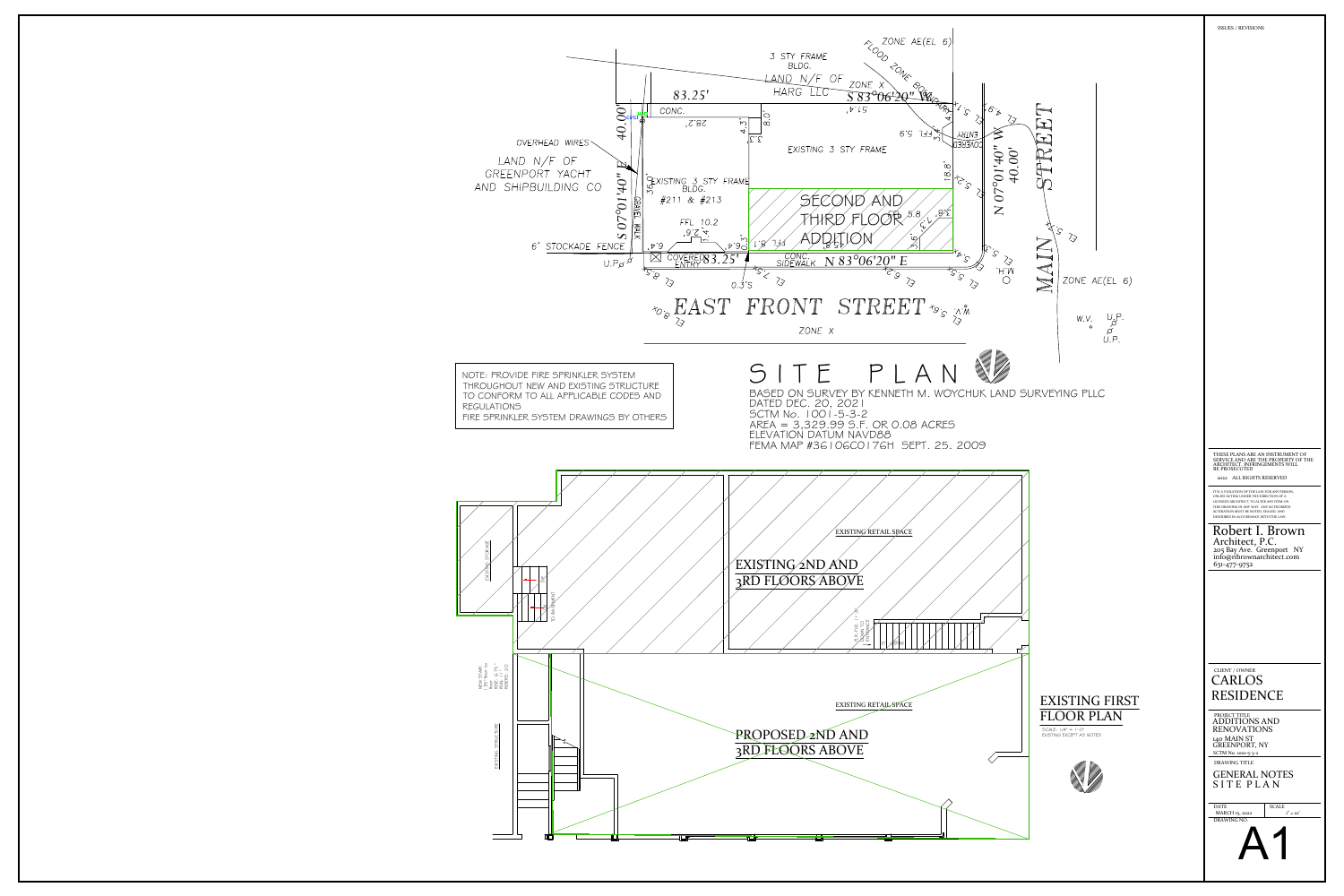THIRD FLOOR PLAN





SCALE: 1/4" = 1'-0" EXISTING EXCEPT AS NOTED  $\equiv$ 

SCALE  $1/4" = 1' - 0"$ 



SCALE: 1/4" = 1'-0"<br>EXISTING EXCEPT AS NOTED

## SECOND FLOOR PLAN



ISSUES / REVISIONS

2022 ALL RIGHTS RESERVED

DRAWING TITLE FLOOR PLANS

## CLIENT / OWNER RESIDENCE CARLOS

UNLESS ACTING UNDER THE DIRECTION OF A IT IS A VIOLATION OF THE LAW FOR ANY PERSON, LICENSED ARCHITECT, TO ALTER ANY ITEM ON ALTERATION MUST BE NOTED, SEALED, AND DESCRIBED IN ACCORDANCE WITH THE LAW. THIS DRAWING IN ANY WAY. ANY AUTHORIZED

PROJECT TITLE ADDITIONS AND 140 MAIN ST GREENPORT, NY RENOVATIONS

DRAWING NO. DATE MARCH 15, 2022

SERVICE AND ARE THE PROPERTY OF THE THESE PLANS ARE AN INSTRUMENT OF ARCHITECT. INFRINGEMENTS WILL BE PROSECUTED

205 Bay Ave. Greenport NY Architect, P.C. Robert I. Brown info@ribrownarchitect.com 631-477-9752